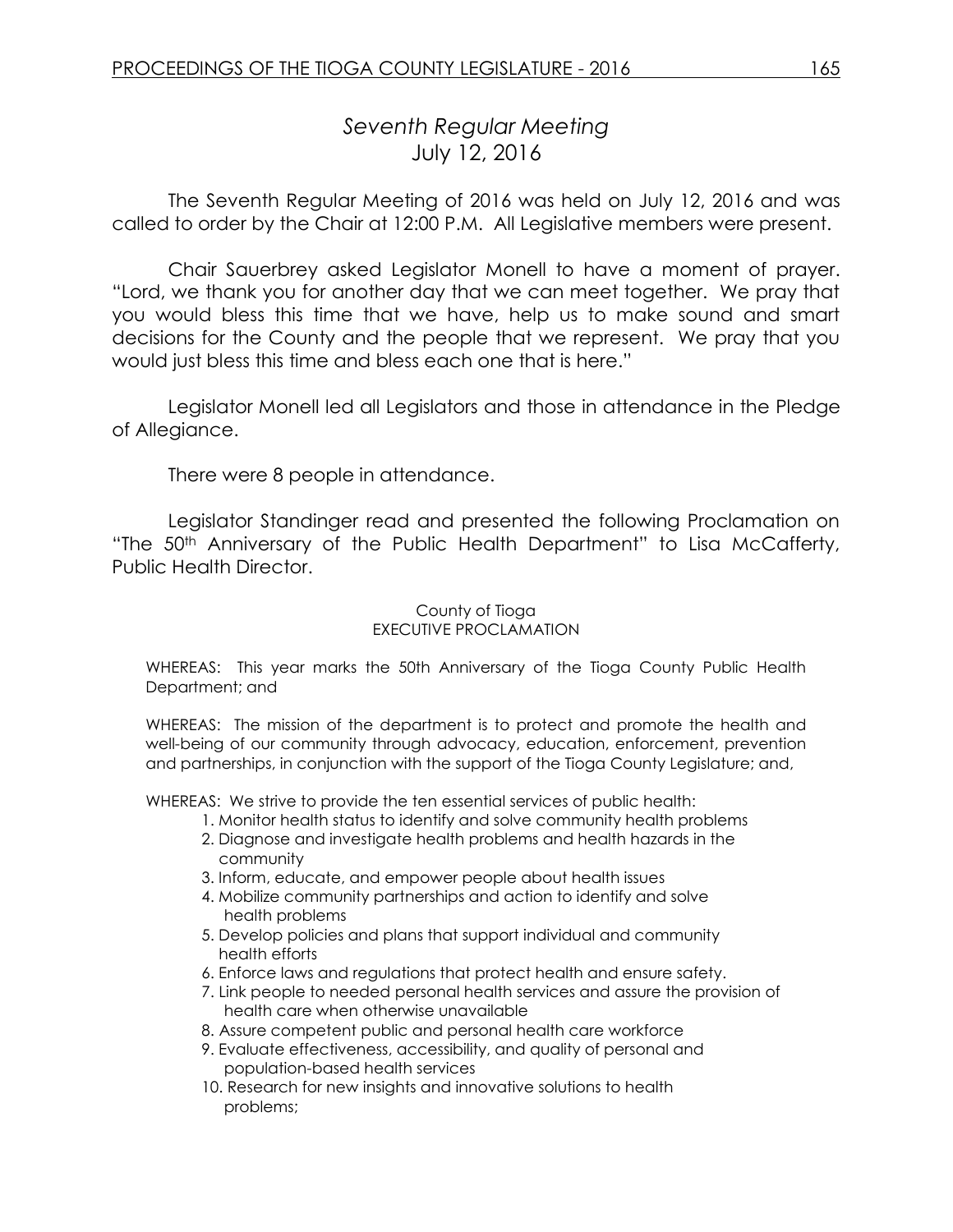now therefore

THE TIOGA COUNTY LEGISLATURE, County of Tioga, does hereby proclaim July 2016 as

THE 50TH ANNIVERSARY OF THE PUBLIC HEALTH DEPARTMENT

and extends our sincere gratitude and appreciation to the original Public Health Department and our past and current employees for their dedication and service to the residents of Tioga County over the past 50 years.

Legislator Standinger spoke. "I would like to compliment the Health Department on a lot of the activities they are involved in. I go to a lot of different meetings and I will say that they really care about the public. That is an important thing."

Lisa McCafferty, Public Health Director spoke. "Thank you very much. I just want to offer my congratulations to Tioga County, 50 years of commitment to population-based prevention initiatives, focused on the community and the environment. Thank you to the Legislature, the community and the employees for your support. 50 years is awesome for public health, so kudos to all of you. Thank you."

Chair Sauerbrey noted the following Proclamation on World Hepatitis Day.

### County of Tioga EXECUTIVE PROCLAMATION

WHEREAS: Viral hepatitis is a global killer, which claims the lives of 1.4 million per year, more than HIV/AIDs or malaria; and

WHEREAS: Unlike many other illnesses there is a highly effective preventative vaccine and treatment available for hepatitis B and with a cure for hepatitis C, the elimination of these cancer-causing diseases can be achieved within our lifetime; and

WHEREAS: Only 5 % of people infected with Hepatitis are aware of their infection; and

WHEREAS: In 2010 the World Health Organization made World Hepatitis Day one of only four official disease-specific world health days, to be celebrated each year on the 28th of July. Millions of people across the world now take part in World Hepatitis Day, to raise awareness about viral hepatitis, and to call for access to treatment, better prevention programs and government action; and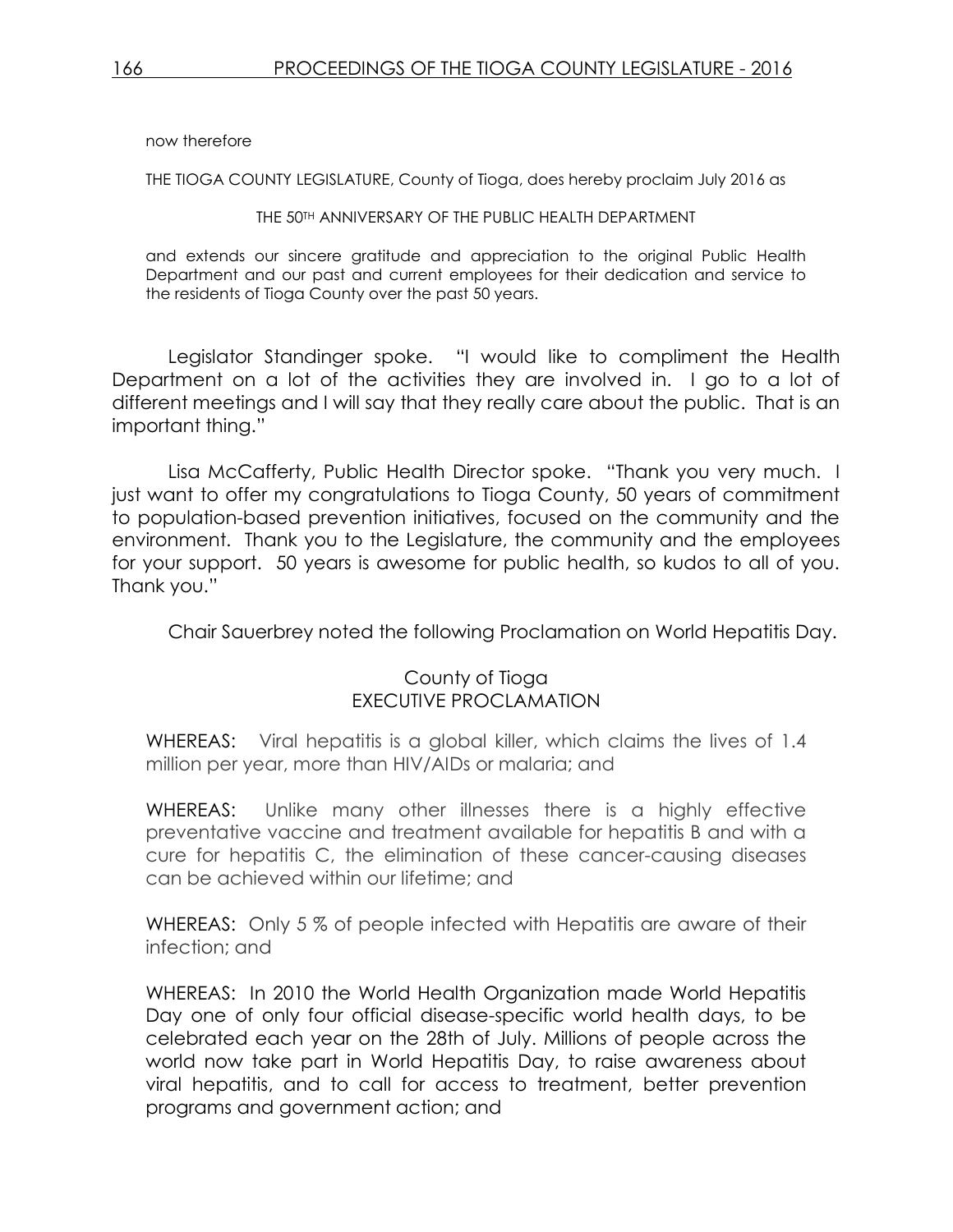WHEREAS: 2016 is a pivotal year for viral hepatitis. At the World Health Assembly in May, WHO Member States are set to adopt the first ever elimination strategy for Viral Hepatitis, with ambitious targets and a goal to eliminate hepatitis as a public health threat by 2030. This will be the first time national governments sign up and commit to the goal of eliminating viral hepatitis; now therefore

THE TIOGA COUNTY LEGISLATURE, County of Tioga, does hereby proclaim July 28, 2016, as

#### WORLD HEPATITIS DAY

and urges all residents to take steps to educate themselves, their families and the community about Hepatitis awareness and increased diagnosis.

Donald Russell had privilege of the floor. "I just have one question. Does anybody on this Legislature drive Pennsylvania Avenue to Little Meadows, from Mr. Roberts business on the corner to Little Meadows? When the flood happened they replaced the crossover pipes. I think it is time that this County put in their budget to get them milled and get that fixed. Drive your vehicles out there and see how it is. It keeps getting patched. Now it needs to be milled up and done the right way. I mean, I got a 2016 truck. Every time I hit one of them things doing the speed limit it throws it all over the place and I do not know how many other people in this County, whatever, drive that road, but it is a disgrace. That is all I want to say. It needs to be fixed, come on.

"How long ago was that that them pipes were put in? I spoke to Mr. Roberts and he has been bringing it up, bringing it up and nothing keeps getting done. I do not understand why. Is there more important things somewhere else? I mean I do not see them out working around, I mean they are just now getting out and mowing the edges of the roads. What is going on here? I mean I got 35 years' experience in running heavy equipment and doing blacktop, concrete, everything. It is a disgrace. I would not be proud if I was this Legislature about that road. That is all I got to say. Thank you."

Legislator Monell made a motion to approve the minutes of June 14, 2016, seconded by Legislator Standinger, and carried.

Chair Sauerbrey stated that all Legislative Committees met this month and the minutes are or will be on file with the Clerk of the Legislature.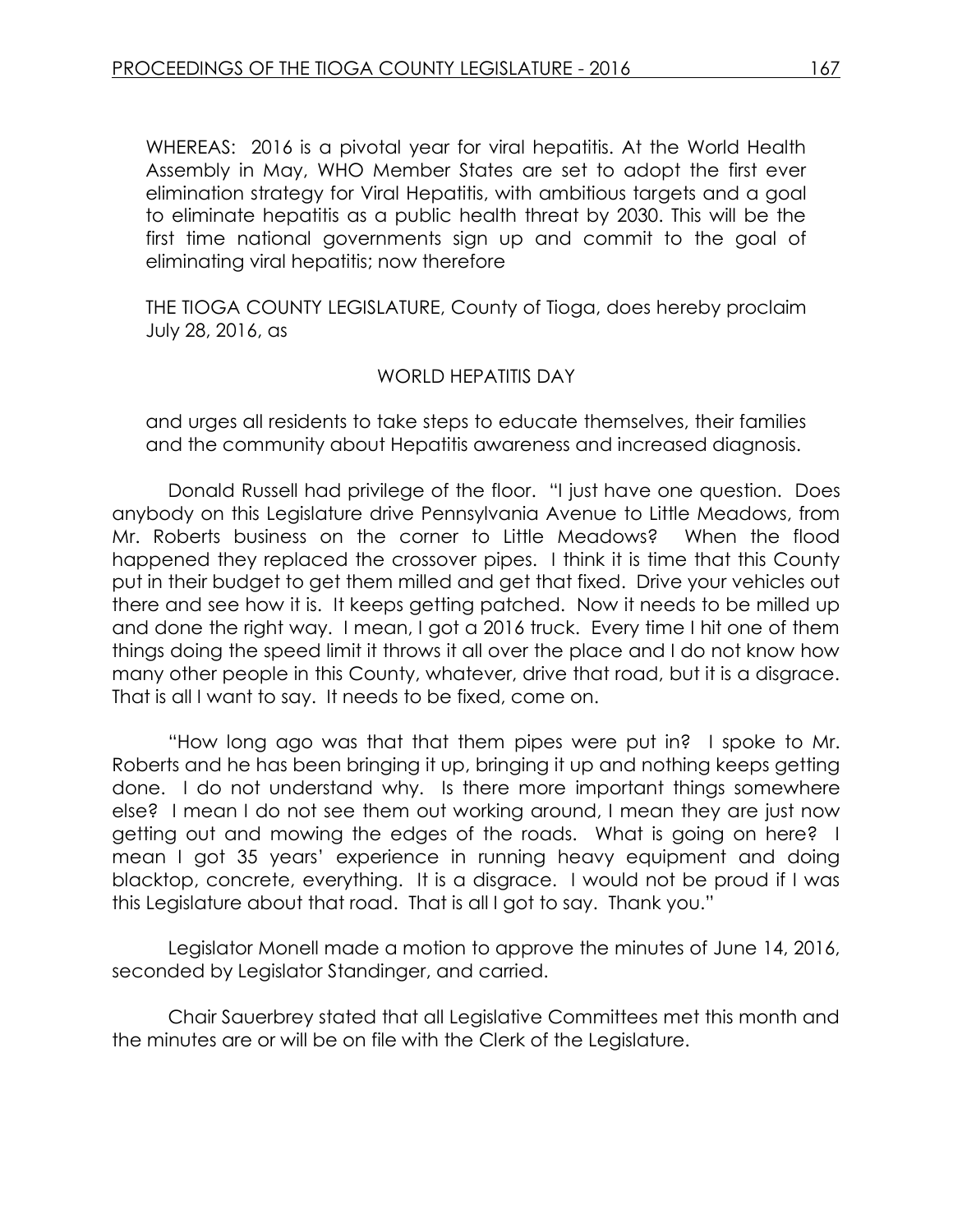Legislator Standinger moved for the adoption of the following resolution, seconded by Legislator Sullivan.

REFERRED TO: HEALTH & HUMAN SERVICES COMMITTEE

RESOLUTION NO. 131-16 *APPOINT MEMBER TO THE TIOGA COUNTY BOARD OF HEALTH PUBLIC HEALTH*

WHEREAS: Section 344 of the Public Health Law requires that members of the Board of Health shall serve six (6) year staggered terms; and

WHEREAS: The Board of Health has decided to increase their membership from seven to nine in order to ensure the presence of a quorum at meetings; and

WHEREAS: Kevin Millar, RN, has submitted an application to serve on the Board of Health and the Board has approved that application; and

WHEREAS: The Board of Health voted, on June 16, 2016, to recommend to the Tioga County Legislature Kevin Millar's appointment to the Board of Health; therefore be it

RESOLVED: That Kevin Millar, RN, be appointed to the Board of Health for a term of 7/12/2016-7/12/2022.

### ROLL CALL VOTE

Yes – Legislators Monell, Mullen, Sauerbrey, Roberts, Standinger, Sullivan, Weston, Hollenbeck, and Huttleston.

No – None.

Absent – None.

RESOLUTION ADOPTED.

Legislator Weston moved for the adoption of the following resolution, seconded by Legislator Hollenbeck.

REFERRED TO: ED&P COMMITTEE

RESOLUTION NO. 132-16 *APPOINT MEMBER TO THE TIOGA COUNTY LOCAL DEVELOPMENT CORPORATON (TCLDC)*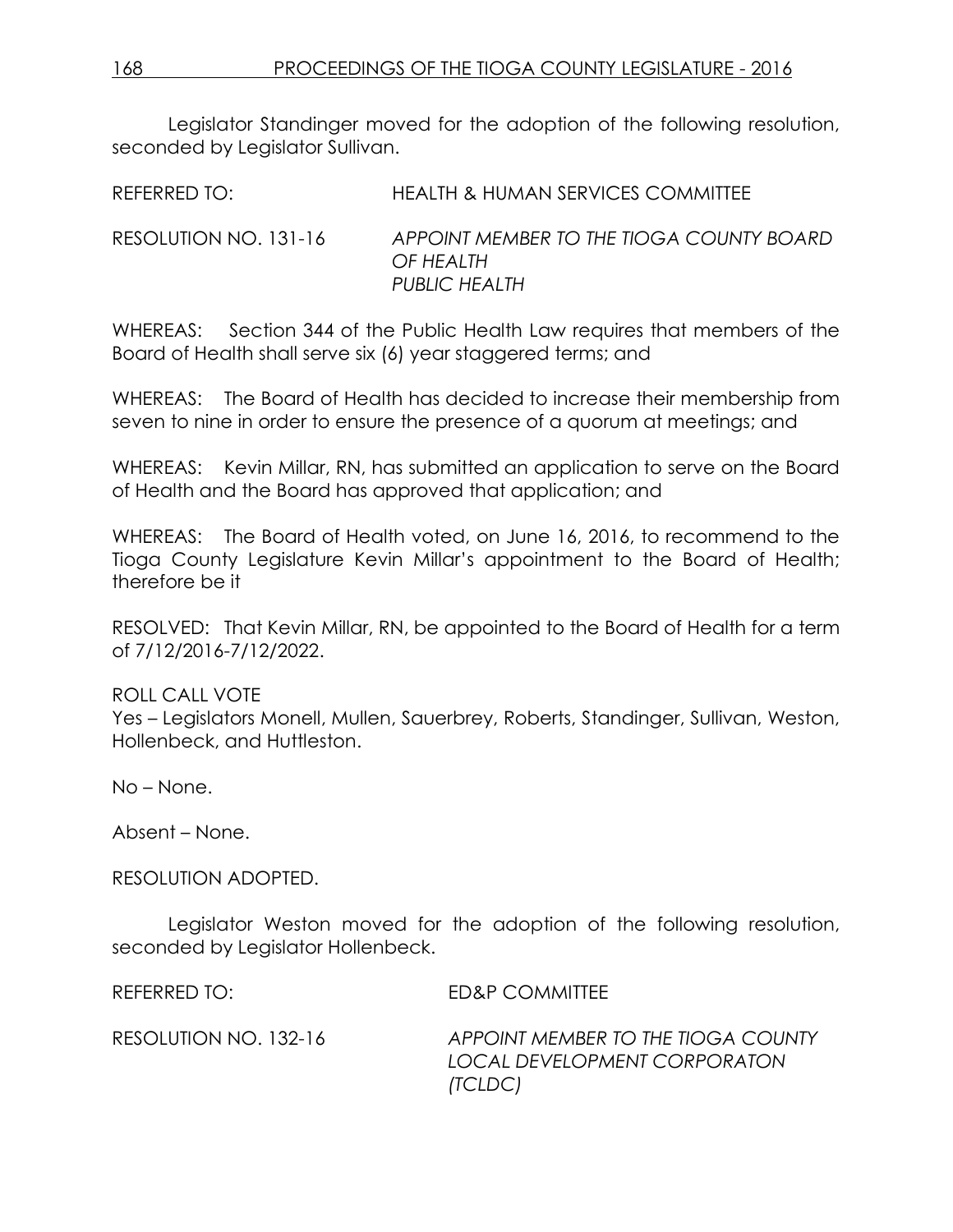WHEREAS: Debra Twigg has resigned from the Tioga County Local Development Corporation as of May 5, 2016; and

WHEREAS: The Tioga County Local Development Corporation Board of Directors has found Jessica Schillmoeller willing and able to fill said vacancy; therefore be it

RESOLVED: That the Tioga County Legislature hereby appoints Jessica Schillmoeller to fill said vacancy and serve the remainder of Debra Twigg's unexpired term effective July 13, 2016 – March 31, 2017.

### ROLL CALL VOTE

Yes – Legislators Monell, Mullen, Sauerbrey, Roberts, Standinger, Sullivan, Weston, Hollenbeck, and Huttleston.

No – None.

Absent – None.

RESOLUTION ADOPTED.

Legislator Standinger moved for the adoption of the following resolution, seconded by Legislator Sullivan.

| RESOLUTION NO. 133-16 | APPOINT MEMBER YOUTH BOARD |
|-----------------------|----------------------------|
|                       | YOUTH BUREAU               |

WHEREAS: The Tioga County Youth Board is organized as an advisory body to the Tioga County Youth Bureau; and

WHEREAS: The purpose of the Youth Board is to carry out the provision of Section 95 of the General Municipal Law of the State of New York and Resolution No. 140 of 1981 of the Tioga County Legislature; and

WHEREAS: The Tioga County Youth Board Bylaws provides for representatives to the Youth Board be appointed by the County Legislature; and

WHEREAS: The County Legislature previously appointed members to the Youth Board under Resolution No. 29-16 and vacancies exist; now therefore be it

RESOLVED: That the following listed representative be appointed as a member of the Tioga County Youth Board with the corresponding term of office consistent with the requirement of staggered rotation.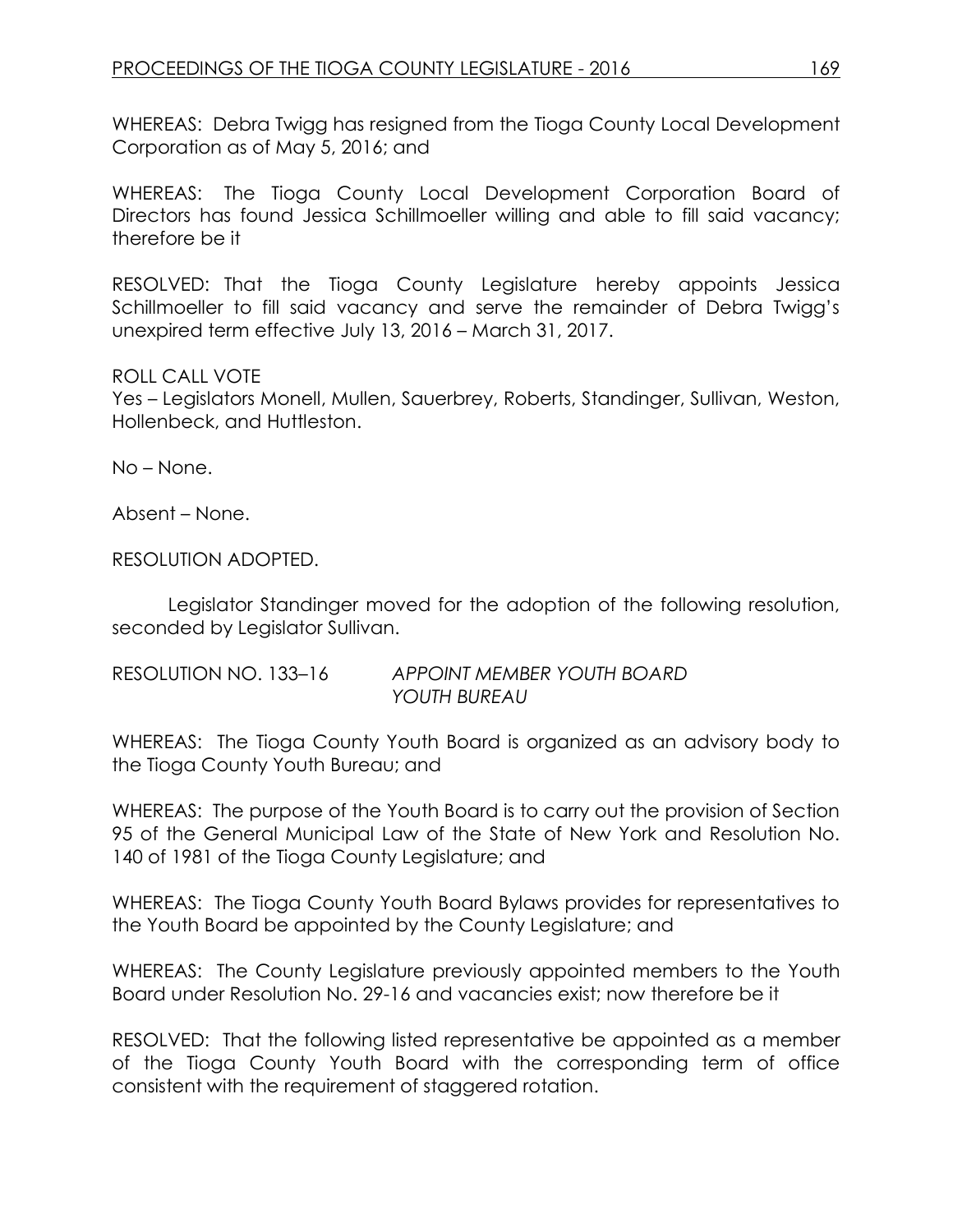TERM

Julia Massaro (Replacing Whitney Bauer) 07/01/2016 – 12/31/2019

ROLL CALL VOTE

Yes – Legislators Monell, Mullen, Sauerbrey, Roberts, Standinger, Sullivan, Weston, Hollenbeck, and Huttleston.

No – None.

Absent – None.

RESOLUTION ADOPTED.

Legislator Huttleston moved for the adoption of the following resolution, seconded by Legislator Monell.

REFERRED TO: ADMINISTRATIVE SERVICES COMMITTEE

RESOLUTION NO: 134-16 *TRANSFER OF FUNDS PURCHASE OF OFFICE CHAIRS COUNTY CLERK*

WHEREAS: The County Clerk office needs to replace the six staff desk chairs; and

WHEREAS: The County Clerk has money in their budget for the purchase of these chairs and such funds need to be moved into an equipment account; therefore be it

RESOLVED: That the County Clerk be authorized to purchase six chairs at a total amount not to exceed \$1,250.00 and that the following sums be transferred:

|     | From: A1410 - 540520 Recording/Microfilm | \$ 500.00  |
|-----|------------------------------------------|------------|
|     | A1410 – 540660 Telephone                 | \$750.00   |
| To: | A1410 - 520070 Chairs                    | \$1,250.00 |

ROLL CALL VOTE

Yes – Legislators Monell, Mullen, Sauerbrey, Roberts, Standinger, Sullivan, Weston, Hollenbeck, and Huttleston.

No – None.

Absent – None.

RESOLUTION ADOPTED.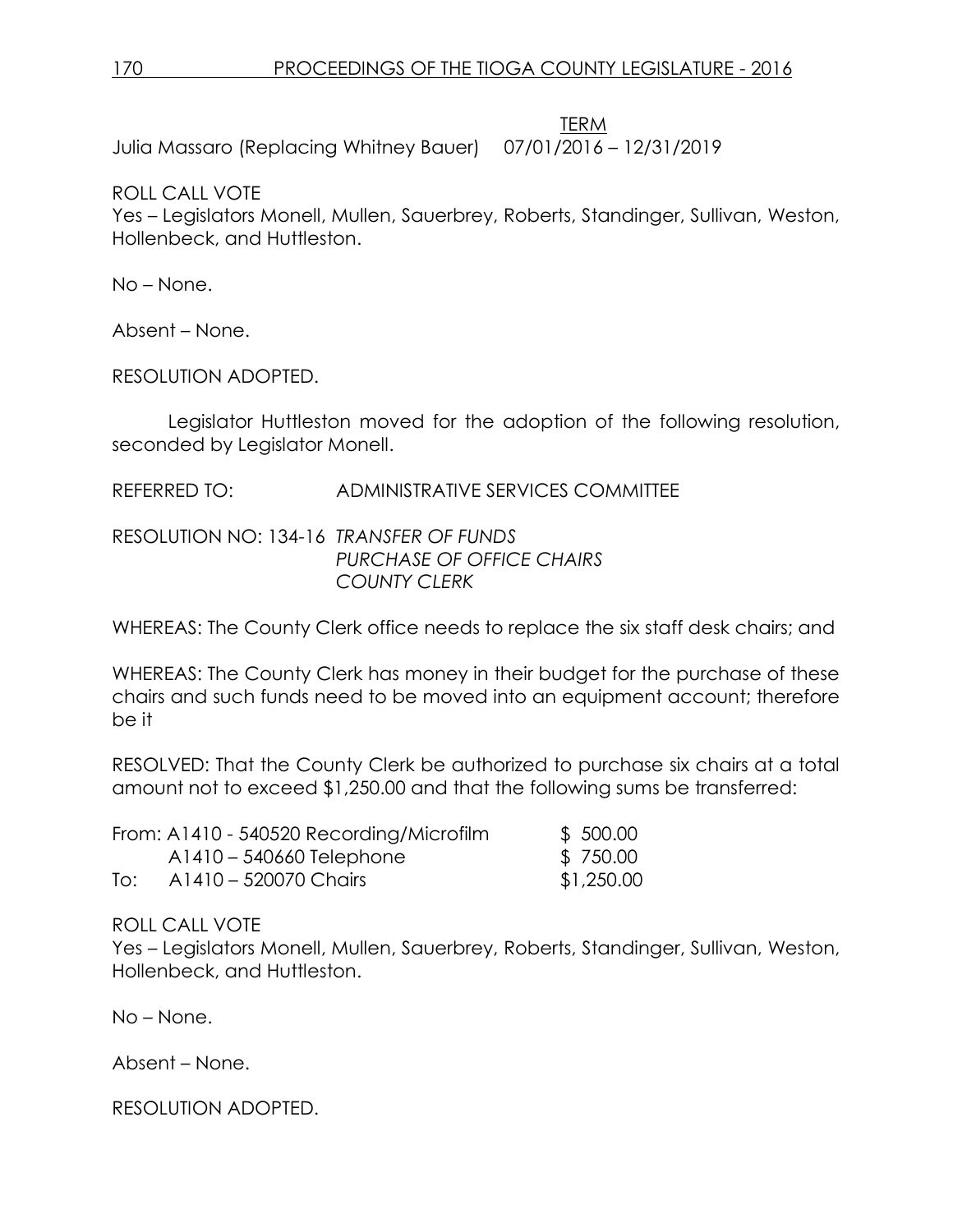Legislator Standinger moved for the adoption of the following resolution, seconded by Legislator Monell.

| REFERRED TO:          | HEALTH & HUMAN SERVICES COMMITTEE<br>FINANCE COMMITTEE |
|-----------------------|--------------------------------------------------------|
| RESOLUTION NO. 135-16 | <b>APPROPRIATION OF FUNDS</b><br><b>PUBLIC HEALTH</b>  |

WHEREAS: Tioga County Public Health has been awarded funding from the Dick and Marion Meltzer Fund of the Community Foundation for South Central New York; and

WHEREAS: The funding is specifically designated for Child Passenger Safety; and

WHEREAS: Appropriation of Funds requires Legislative approval; therefore be it

RESOLVED: That funding be appropriated as follows:

|     | From: A4012 422800 Grants - Health Education | \$4,950 |
|-----|----------------------------------------------|---------|
| To: | A4012 540640 Health Education: Supplies      | \$4,950 |

ROLL CALL VOTE

Yes – Legislators Monell, Mullen, Sauerbrey, Roberts, Standinger, Sullivan, Weston, Hollenbeck, and Huttleston.

No – None.

Absent – None.

RESOLUTION ADOPTED.

Legislator Standinger moved for the adoption of the following resolution, seconded by Legislator Monell.

| REFERRED TO:          | <b>HEALTH &amp; HUMAN SERVICES COMMITTEE</b><br><b>FINANCE COMMITTEE</b> |
|-----------------------|--------------------------------------------------------------------------|
| RESOLUTION NO. 136-16 | APPROPRIATION OF FUNDS<br><b>PUBLIC HEALTH</b>                           |

WHEREAS: Tioga County Public Health has been awarded funding from the Floyd "Vic" Hooker Foundation; and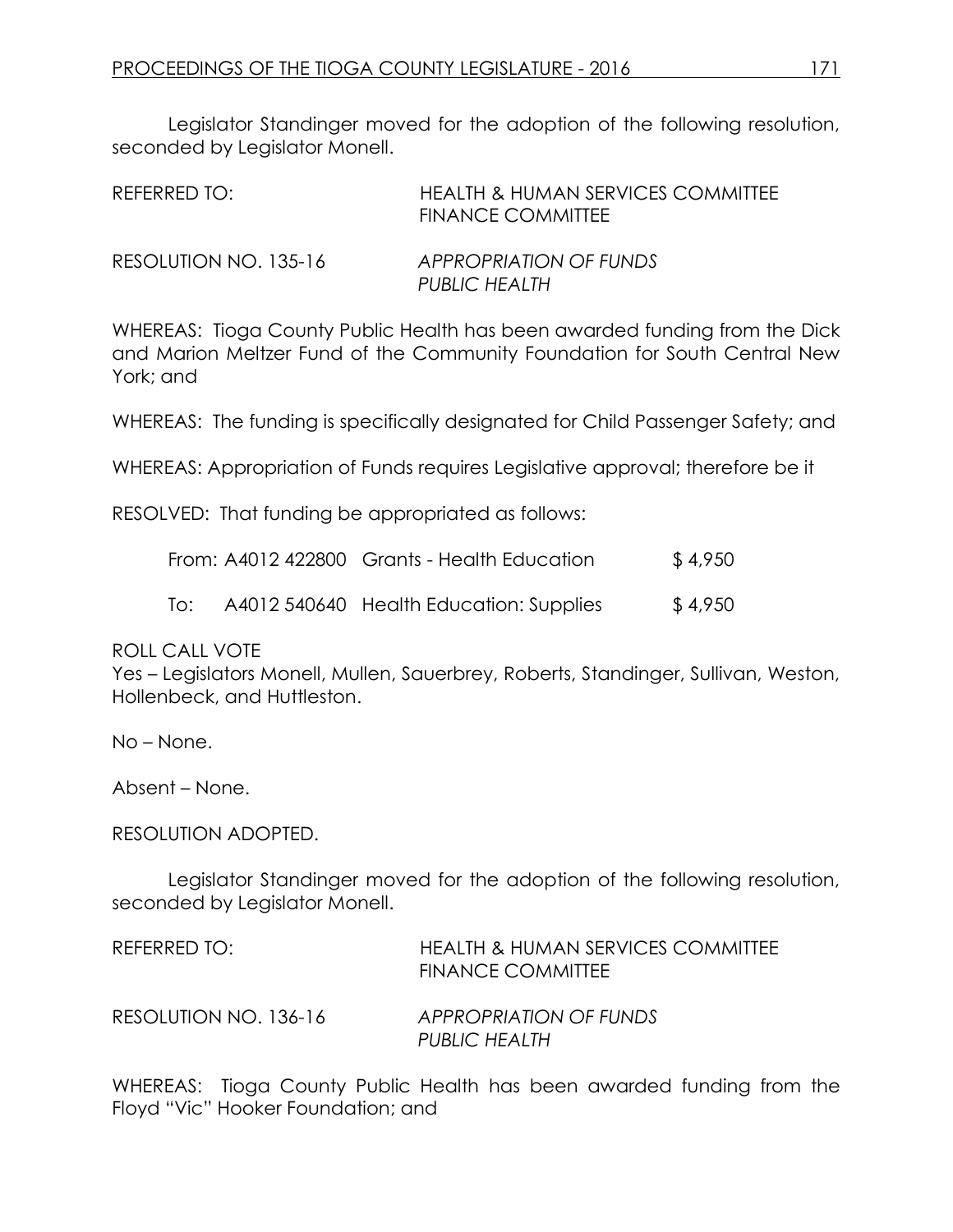WHEREAS: The funding is specifically designated for Child Passenger Safety; and

WHEREAS: Appropriation of Funds requires Legislative approval; therefore be it

RESOLVED: That funding be appropriated as follows:

| From: A4012 422800 Grants - Health Education | \$5,000 |
|----------------------------------------------|---------|
|                                              |         |

To: A4012 540640 Health Education: Supplies \$ 5,000

ROLL CALL VOTE

Yes – Legislators Monell, Mullen, Sauerbrey, Roberts, Standinger, Sullivan, Weston, Hollenbeck, and Huttleston.

No – None.

Absent – None.

RESOLUTION ADOPTED.

Legislator Standinger moved for the adoption of the following resolution, seconded by Legislator Monell.

| REFERRED TO:          | HEALTH & HUMAN SERVICES COMMITTEE<br><b>FINANCE COMMITTEE</b> |
|-----------------------|---------------------------------------------------------------|
| RESOLUTION NO. 137-16 | APPROPRIATION OF FUNDS<br><b>PUBLIC HEALTH</b>                |

WHEREAS: Tioga County Public Health has been awarded funding from the Pickert-Hickock Fund of the Community Foundation for South Central New York; and

WHEREAS: The funding is specifically designated for the Tioga Smiles Dental Fluoride Varnish services; and

WHEREAS: Appropriation of Funds requires Legislative approval; therefore be it

RESOLVED: That funding be appropriated as follows:

| \$10,000<br>From: A4064 422800 Grants - Dental |  |
|------------------------------------------------|--|
|------------------------------------------------|--|

| To: |  | A4064 540640 Dental Services: Supplies | \$10,000 |
|-----|--|----------------------------------------|----------|
|-----|--|----------------------------------------|----------|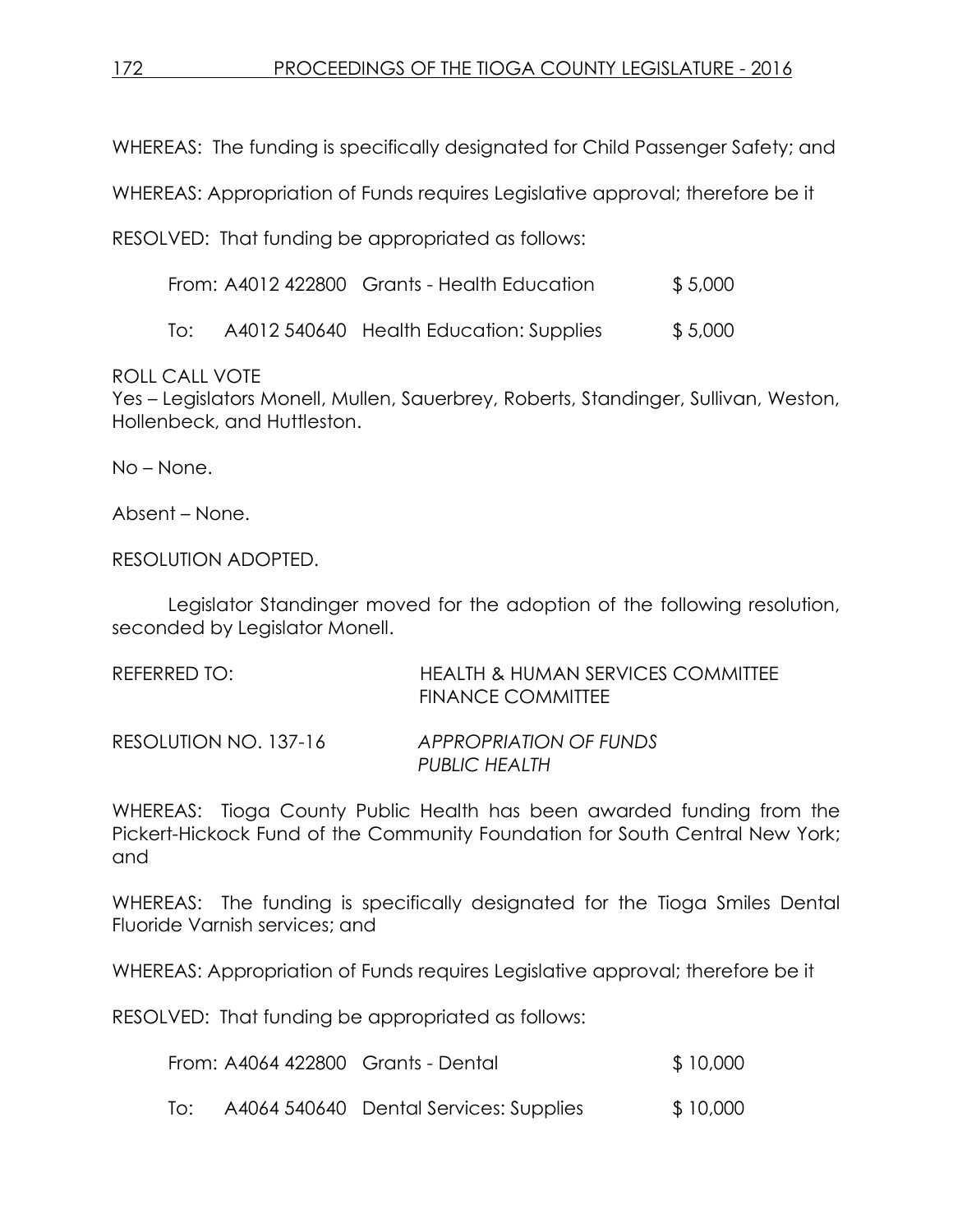Yes – Legislators Monell, Mullen, Sauerbrey, Roberts, Standinger, Sullivan, Weston, Hollenbeck, and Huttleston.

No – None.

Absent – None.

RESOLUTION ADOPTED.

Legislator Standinger moved for the adoption of the following resolution, seconded by Legislator Sullivan.

| REFERRED TO: | <b>HEALTH &amp; HUMAN SERVICES COMMITTEE</b> |
|--------------|----------------------------------------------|
|              |                                              |

RESOLUTION NO. 138–16 *APPROVE FUNDING 2016 YOUTH BUREAU PROGRAM FUNDING INCREASE*

WHEREAS: The Tioga County Legislature approves Youth Bureau program funding which is 100% reimbursable from the New York State Office of Children and Family Services; and

WHEREAS: The Tioga County Youth Bureau's 2016 program funding was initially approved by Resolution 101-16; and

WHEREAS: New York State Office of Children and Family Services has now increased funding for County sponsored Youth Bureau programs; and

WHEREAS: The Tioga County Youth Board, in consultation with the Department of Social Services, has recommended the following programs have the previously approved allocation increased by the amounts below to utilize this increased allocation

| Tioga Central School District Summer Recreation |              | \$1,716 |
|-------------------------------------------------|--------------|---------|
| Waverly Summer Recreation                       |              | \$1,716 |
| Town of Owego Summer Camp                       |              | \$1,716 |
|                                                 | <b>TOTAL</b> | \$5.148 |

Therefore be it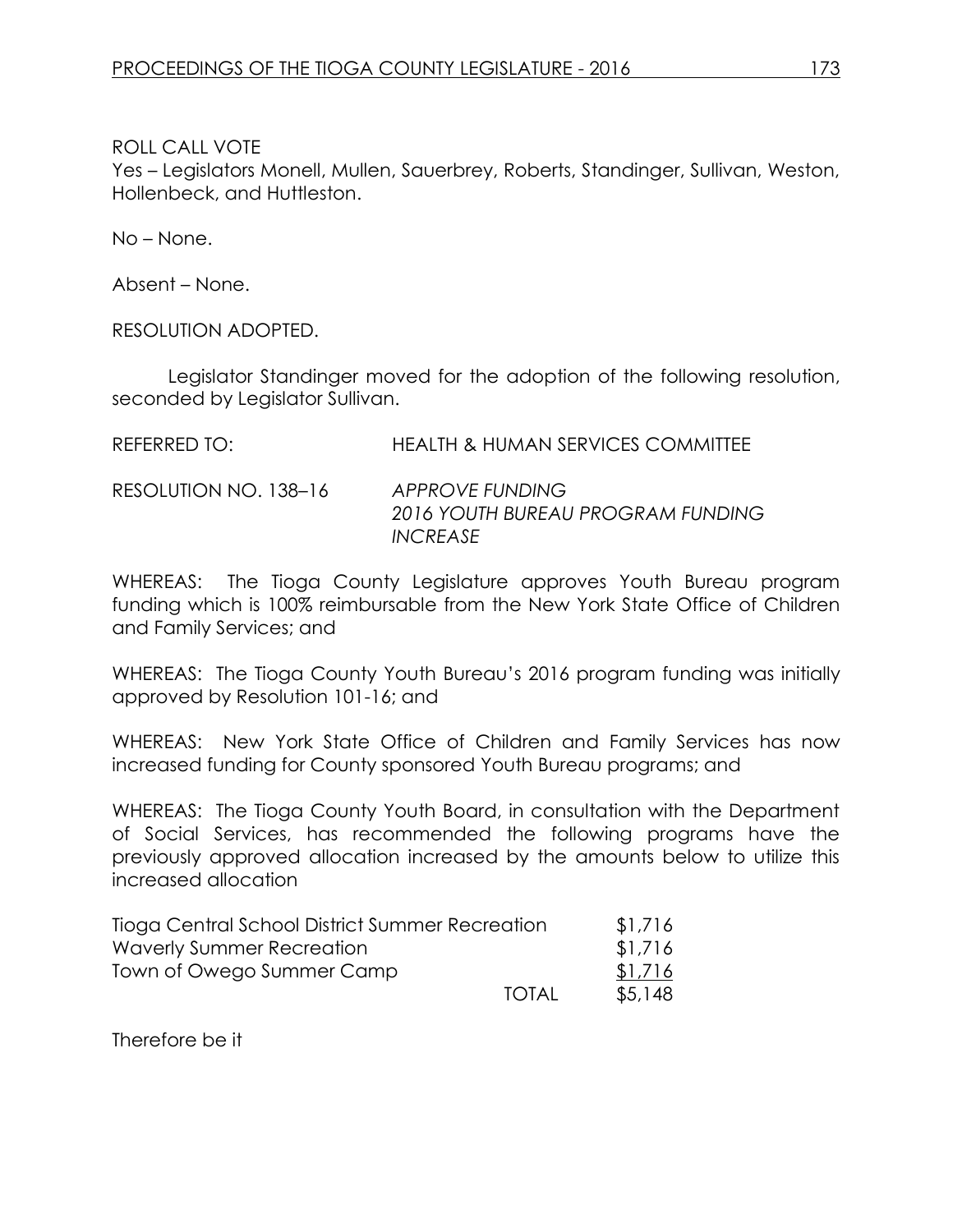RESOLVED: That the above programs, as recommended by the Tioga County Youth Board, be approved by the Tioga County Legislature for this increased funding in the amounts indicated above and that funding be appropriated as follows:

|     | From: A7310.438200 State Aid-Youth Programs | \$2,269 |
|-----|---------------------------------------------|---------|
| To: | A7310.541540 Reimbursements                 | \$2,269 |

ROLL CALL VOTE

Yes – Legislators Monell, Mullen, Sauerbrey, Roberts, Standinger, Sullivan, Weston, Hollenbeck, and Huttleston.

No – None.

Absent – None.

RESOLUTION ADOPTED.

Legislator Roberts moved for the adoption of the following resolution, seconded by Legislator Sullivan.

| REFERRED TO: | <b>PUBLIC WORKS</b> |
|--------------|---------------------|
|              | <b>FINANCE</b>      |

RESOLUTION NO. 139-16 *PAVE NY INITIATIVE CAPITAL FUNDING* 

WHEREAS: Tioga County is eligible for funding, provided under the Governor's PAVE NY initiative; and

WHEREAS: Tioga County's Apportionment of the PAVE NY initiative for SFY 2016- 17 is \$270,880.57; and

WHEREAS: The price of asphalt has decreased for the 2016 construction season; and

WHEREAS: Funds are needed for paving Broad Street Extension, North Ellistown Road, and for a box culvert on Pennsylvania Avenue; and

WHEREAS: Appropriation of Funds requires Legislative approval; therefore be it

RESOLVED: That Capital Funding be appropriated as follows: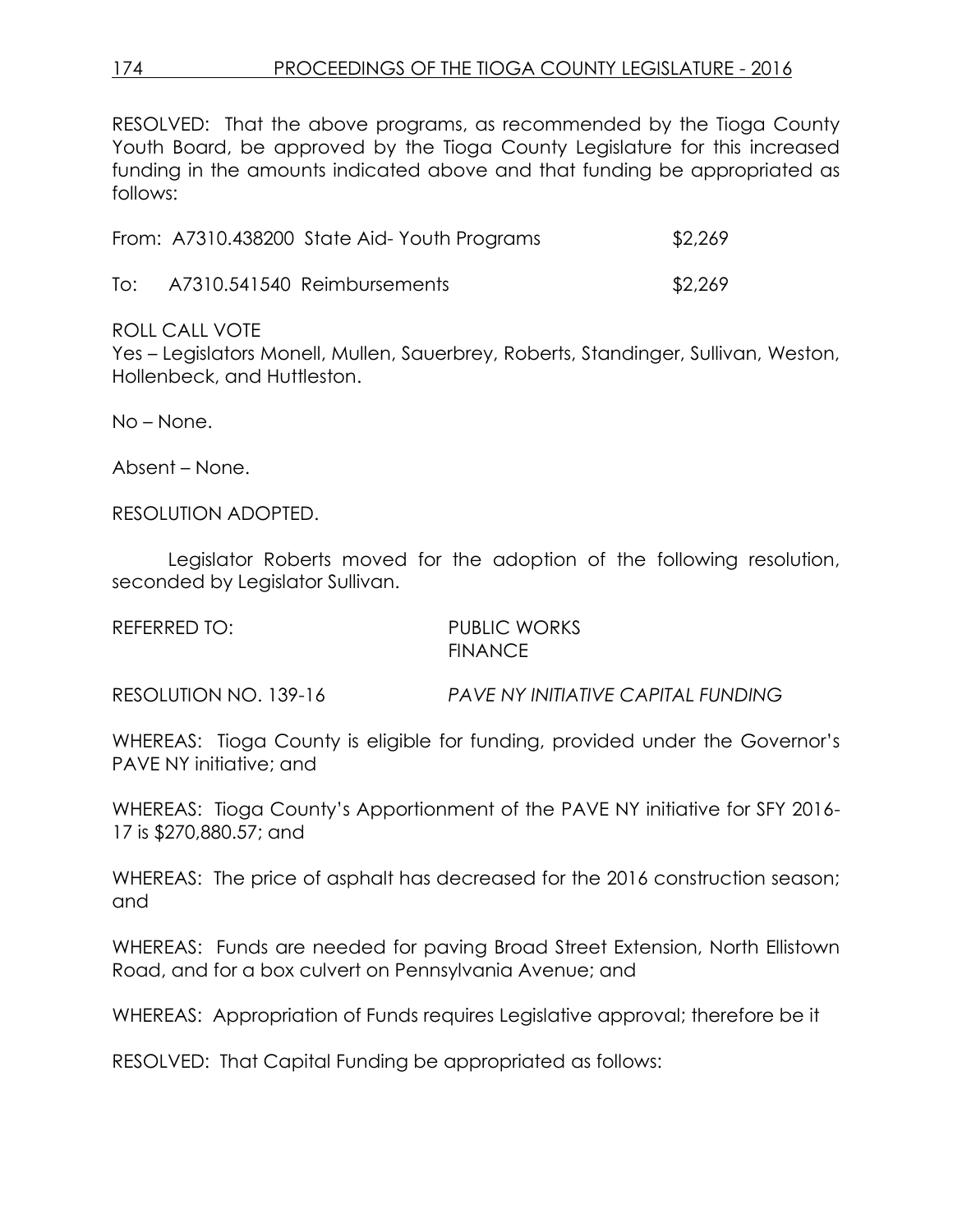From: H5110 435020 - State Aid County Road & Bridge \$270,880.57

T0: H5110 540001 H1607- Paving – PAVE NY \$270,880.57

ROLL CALL VOTE

Yes – Legislators Monell, Mullen, Sauerbrey, Roberts, Standinger, Sullivan, Weston, Hollenbeck, and Huttleston.

No – None.

Absent – None.

RESOLUTION ADOPTED.

Legislator Weston moved for the adoption of the following resolution, seconded by Legislator Hollenbeck.

REFERRED TO: ED&P COMMITTEE

RESOLUTION NO. 140-16 *ADOPT THE TIOGA 2020 STRATEGIC PLAN*

WHEREAS: The Tioga County government exists to ensure the safety and wellbeing of the people who live, work and visit our communities and focuses on improving the quality of life for our citizens, job growth and tax base expansion; and

WHEREAS: The Tioga County government has a General Fund Budget of approximately \$68 million with over 400 employees and the development of a policy guidance document for government operations and potential partnerships is a prudent business practice; and

WHEREAS: It is in this context that it was decided the Tioga 2010 Strategic Plan, developed in 2005, needed to be updated; and

WHEREAS: The Tioga County Legislature understands that the intent of this document is to provide policy guidance in operations for all county departments to establish a countywide context for decision-making; and

WHEREAS: The consulting firm, Center for Governmental Research, worked with nearly all the Tioga County Department Heads, as well as the larger contracted County Agencies including CCE Tioga, Tioga Opportunities, Inc. and Tioga County Soil & Water Conservation District, on the plan development; and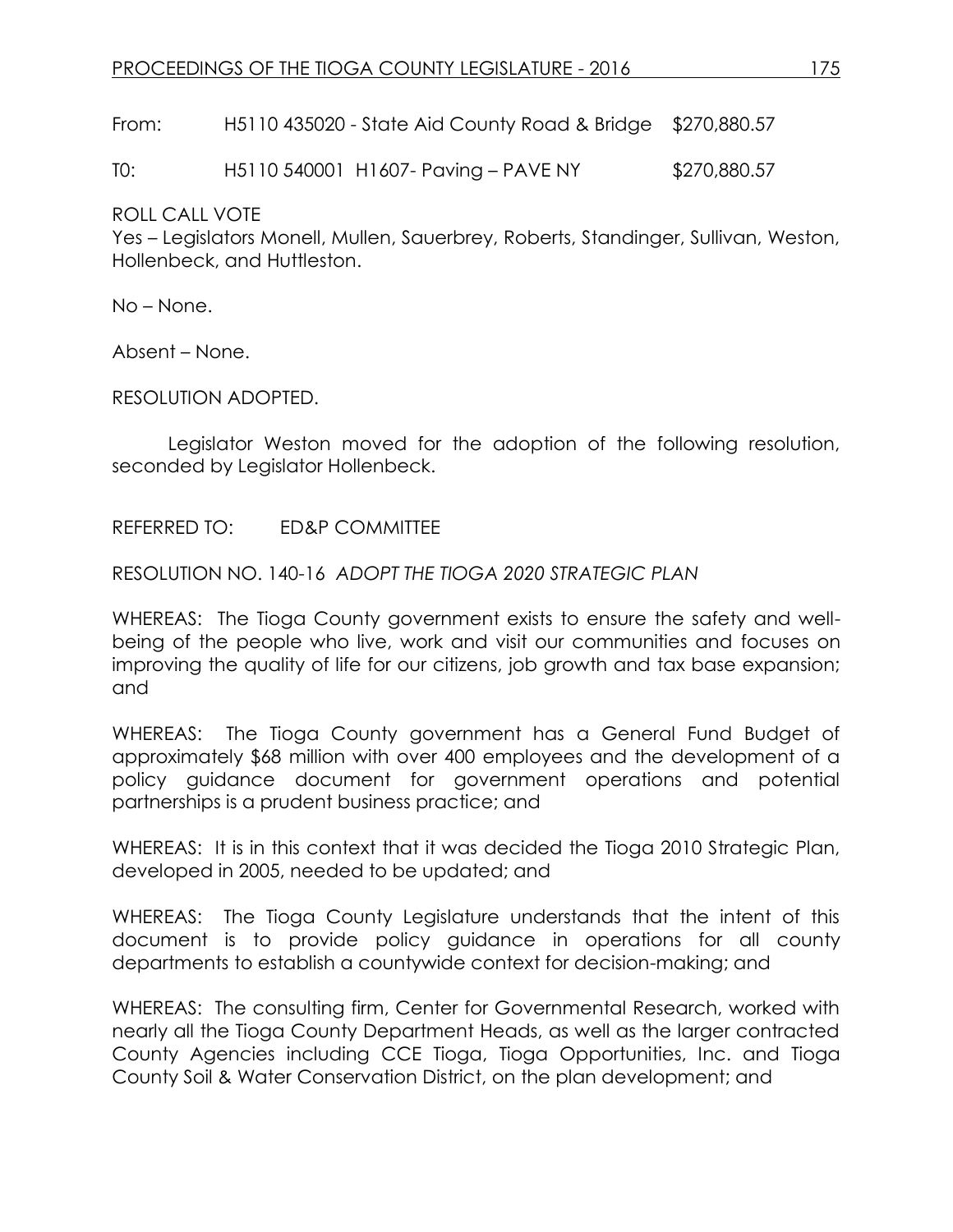WHEREAS: This Plan contains goals as well as associated short, long term and on-going objectives covering nearly all areas of county jurisdiction and is designed to improve service delivery of county departments for the next five years; therefore be it

RESOLVED: That the Tioga County Legislature does hereby adopt the Tioga 2020 Strategic Plan.

ROLL CALL VOTE Yes – Legislators Monell, Mullen, Sauerbrey, Roberts, Standinger, Sullivan, Weston, Hollenbeck, and Huttleston.

No – None.

Absent – None.

RESOLUTION ADOPTED.

Legislator Hollenbeck moved for the adoption of the following resolution, seconded by Legislator Monell.

| REFERRED TO: I        | PERSONNEL COMMITTEE                                                                                       |
|-----------------------|-----------------------------------------------------------------------------------------------------------|
| RESOLUTION NO. 141-16 | <b>CONTRACT WITH EXCELLUS BLUE CROSS/BLUE</b><br>SHIELD TO ADMINISTER HEALTH INSURANCE<br><b>BENEFITS</b> |

WHEREAS: Tioga County uses the service of Excellus Blue Cross Blue Shield of Central New York to administer health insurance benefits for Tioga County including a Medicare Blue PPO plan; and

WHEREAS: Excellus Blue Cross Blue Shield of Central New York plans to submit a new contract to administer fully insured benefits for Tioga County employees for the period of January 1, 2017 through December 31, 2017; and

WHEREAS: These are contractual benefits for Tioga County union employees; therefore be it

RESOLVED: That the Tioga County Legislature authorizes the Chair of the Legislature to enter into a contract with Excellus Blue Cross Blue Shield of Central New York, subject to review by the County Attorney, to administer health insurance benefits for Tioga County for the period January 1, 2017 through December 31, 2017.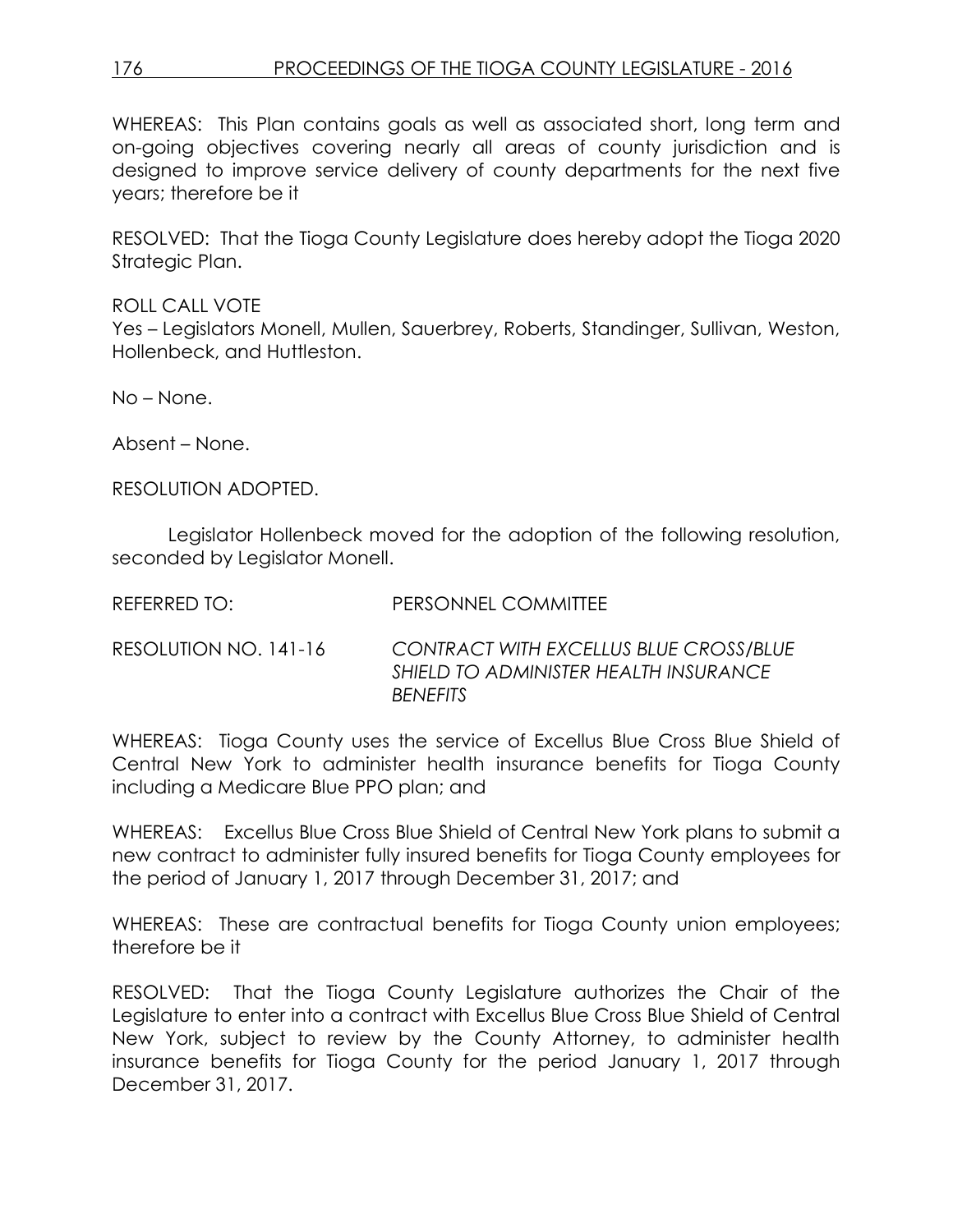Yes – Legislators Monell, Mullen, Sauerbrey, Roberts, Standinger, Sullivan, Weston, Hollenbeck, and Huttleston.

No – None.

Absent – None.

RESOLUTION ADOPTED.

Legislator Standinger moved for the adoption of the following resolution, seconded by Legislator Sullivan.

| REFERRED TO:          | <b>HEALTH &amp; HUMAN SERVICES</b><br><b>COMMITTEE</b><br>PERSONNEL COMMITTEE                                                                                                      |
|-----------------------|------------------------------------------------------------------------------------------------------------------------------------------------------------------------------------|
| RESOLUTION NO. 142-16 | ABOLISH ONE (1) VACANT FULL-TIME<br><b>CERTIFIED ALCOHOL &amp; DRUG</b><br>COUNSELOR AND CREATE ONE (1)<br><b>FULL-TIME CLINICAL SOCIAL WORKER</b><br>DEPARTMENT OF MENTAL HYGIENE |

WHEREAS: Legislative approval is required to abolish and create any positions within Tioga County; and

WHEREAS: A Certified Alcohol & Drug Counselor position (CSEA SG XI, \$39,795 – 40,495) became vacant in December 2015 and since that time the Department of Mental Hygiene has been unable to recruit for this position due to a lack of qualified candidates; and

WHEREAS: Upon review of departmental needs, the Director of Community Services has determined that said vacancy would be better utilized and prove less difficult to recruit and retain if classified as a Clinical Social Worker position; therefore be it

RESOLVED: That one (1) vacant full-time Certified Alcohol & Drug Counselor position shall be abolished and one (1) full-time Clinical Social Worker position (CSEA SG XVI, \$52,013 - \$52,713) shall be created effective July 13, 2016.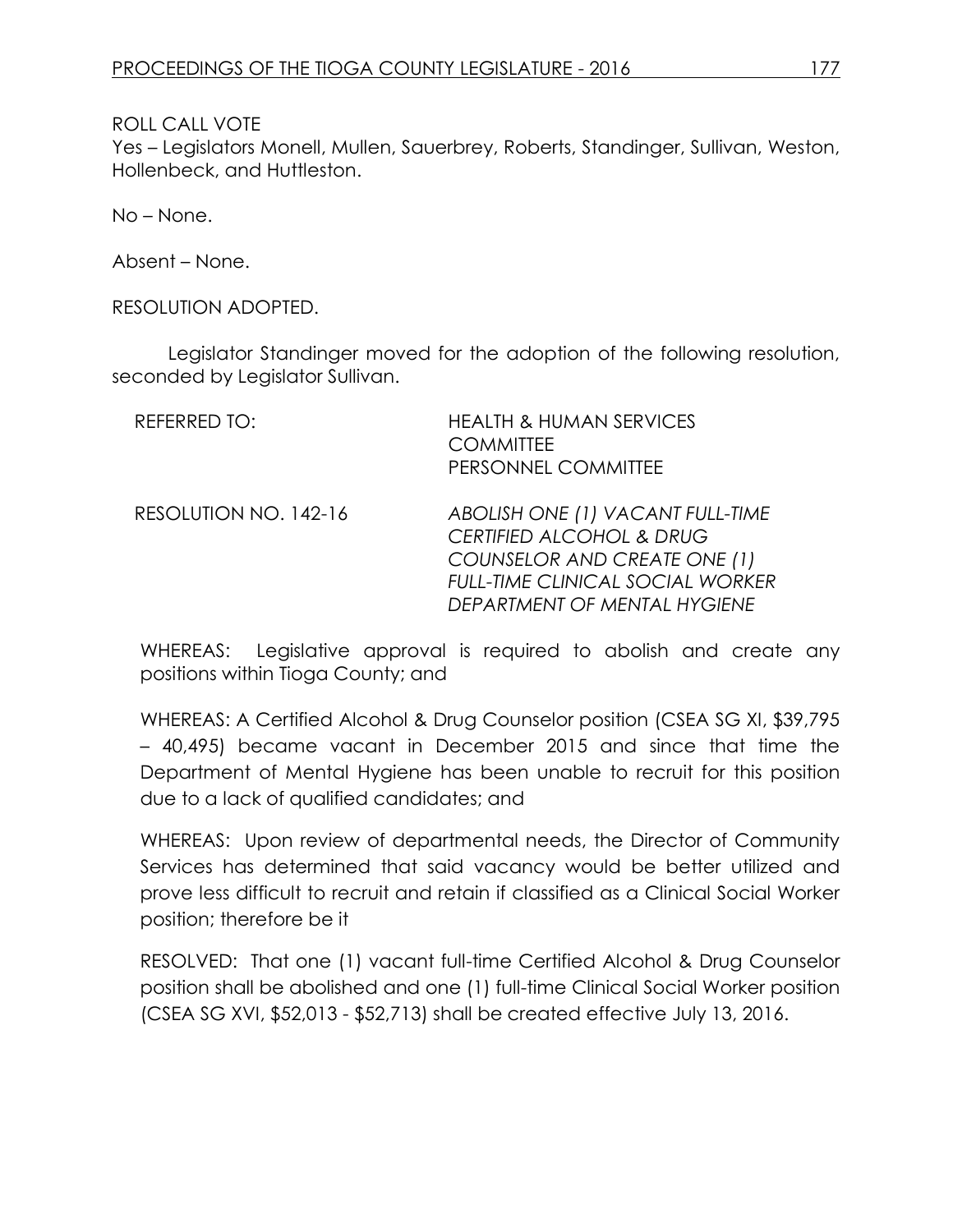Yes – Legislators Monell, Mullen, Sauerbrey, Roberts, Standinger, Sullivan, Weston, Hollenbeck, and Huttleston.

No – None.

Absent – None.

RESOLUTION ADOPTED.

Legislator Hollenbeck made a motion to have the following late-filed resolutions considered, seconded by Legislator Sullivan and carried.

Legislator Sullivan moved for the adoption of the following resolution, seconded by Legislator Mullen.

REFERRED TO: LEGISLATIVE WORKSESSION

RESOLUTION NO. 143-16 *AWARD AND AUTHORIZE CONTRACT WITH THE BONADIO GROUP*

WHEREAS: Tioga County issued a Request for Proposals (RFP) for services to conduct a Risk Assessment and Audit of Compliance to establish a baseline objective assessment of risk, identify threats and vulnerabilities to Tioga County information security and evaluate Tioga County's compliance with County policies and Federal and State information security requirements; and

WHEREAS: Tioga County received six proposals in response to the RFP from:

| The Bonadio Group  | \$15,750  |
|--------------------|-----------|
| Semel Consulting   | \$24,500  |
| D'Arcangelo & Co.  | \$40,360  |
| <b>Grey Castle</b> | \$56,400  |
| Tag Solutions      | \$69,875  |
| Garnet River       | \$185,000 |

a n d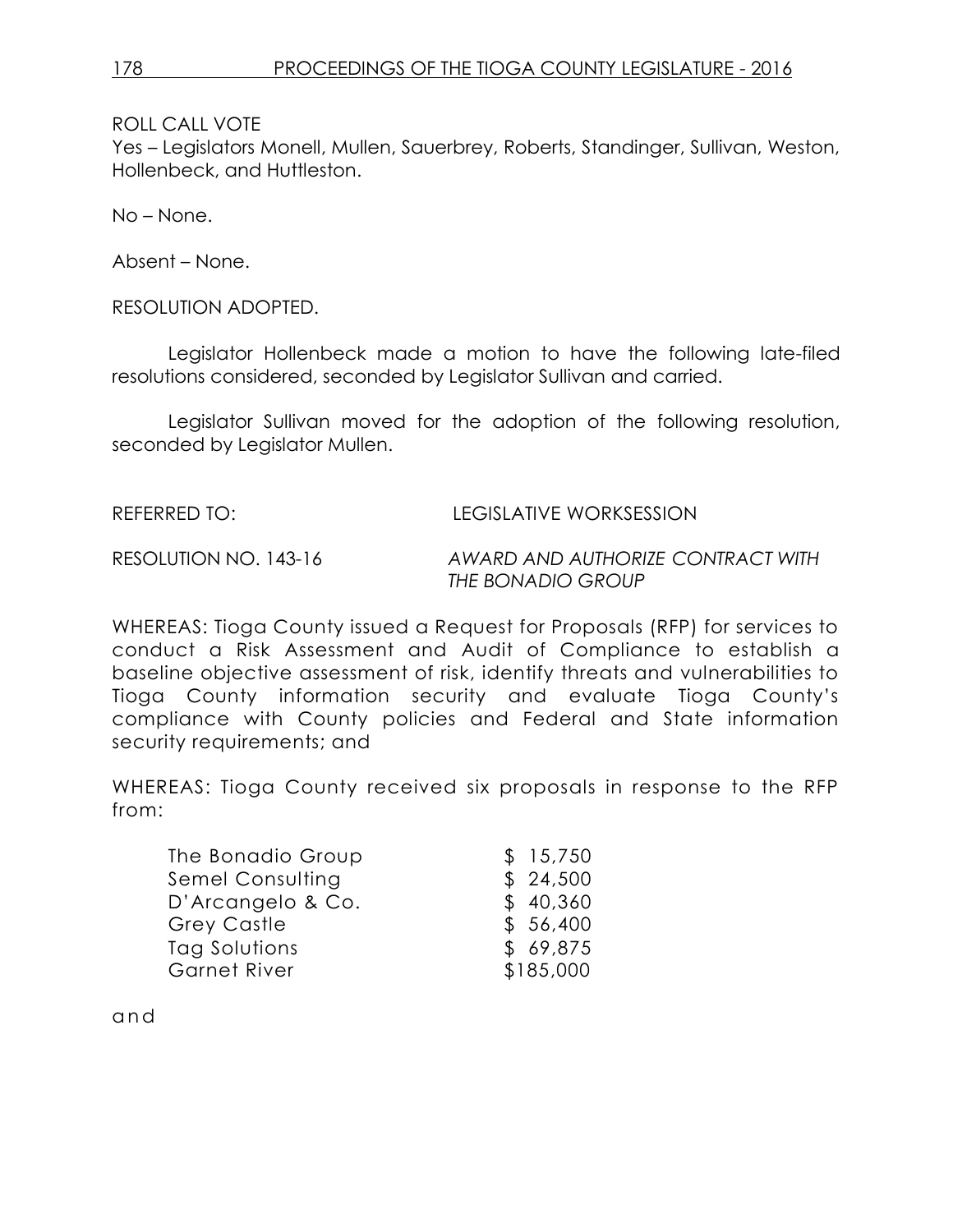WHEREAS: Using the methodology set forth in the RFP and interviews conducted the evaluation committee consisting of ISO Susan Haskett, IT Director Douglas Camin and County Attorney Judith Quigley recommend that The Bonadio Group be awarded the contract; therefore be it

RESOLVED: That the Tioga County Legislature hereby awards the contract to The Bonadio Group and authorizes and directs the Chair to execute a contract, approved as to form by the Tioga County Attorney, between Tioga County and The Bonadio Group.

#### ROLL CALL VOTE

Yes – Legislators Monell, Mullen, Sauerbrey, Roberts, Standinger, Sullivan, Weston, Hollenbeck, and Huttleston.

No – None.

Absent – None.

RESOLUTION ADOPTED.

Legislator Monell moved for the adoption of the following resolution, seconded by Legislator Sullivan.

REFERRED TO: FINANCE/LEGAL COMMITTEE

RESOLUTION NO. 144-16 *AUTHORIZE THE SALE OF COUNTY OWNED PROPERTY LOCATED IN THE TOWN OF BARTON TO RUTHANNE DOBRZENSKY-SCRIVENER & GERALD BRIAN DOBRZENSKY*

WHEREAS: Property located in the Town of Barton transferred to Tioga County, identified as Tax Map number 123.00-1-7.113, parcel number 1845 owes, 2014 and 2015 taxes and is past the last date of redemption; and

WHEREAS: The County has been approached by Gerald Brian Dobrzensky and Ruthanne Jo Dobrzensky, who has made an offer to purchase back their property for \$1,500.00, "as is", thereby placing the property back on the tax rolls; be it therefore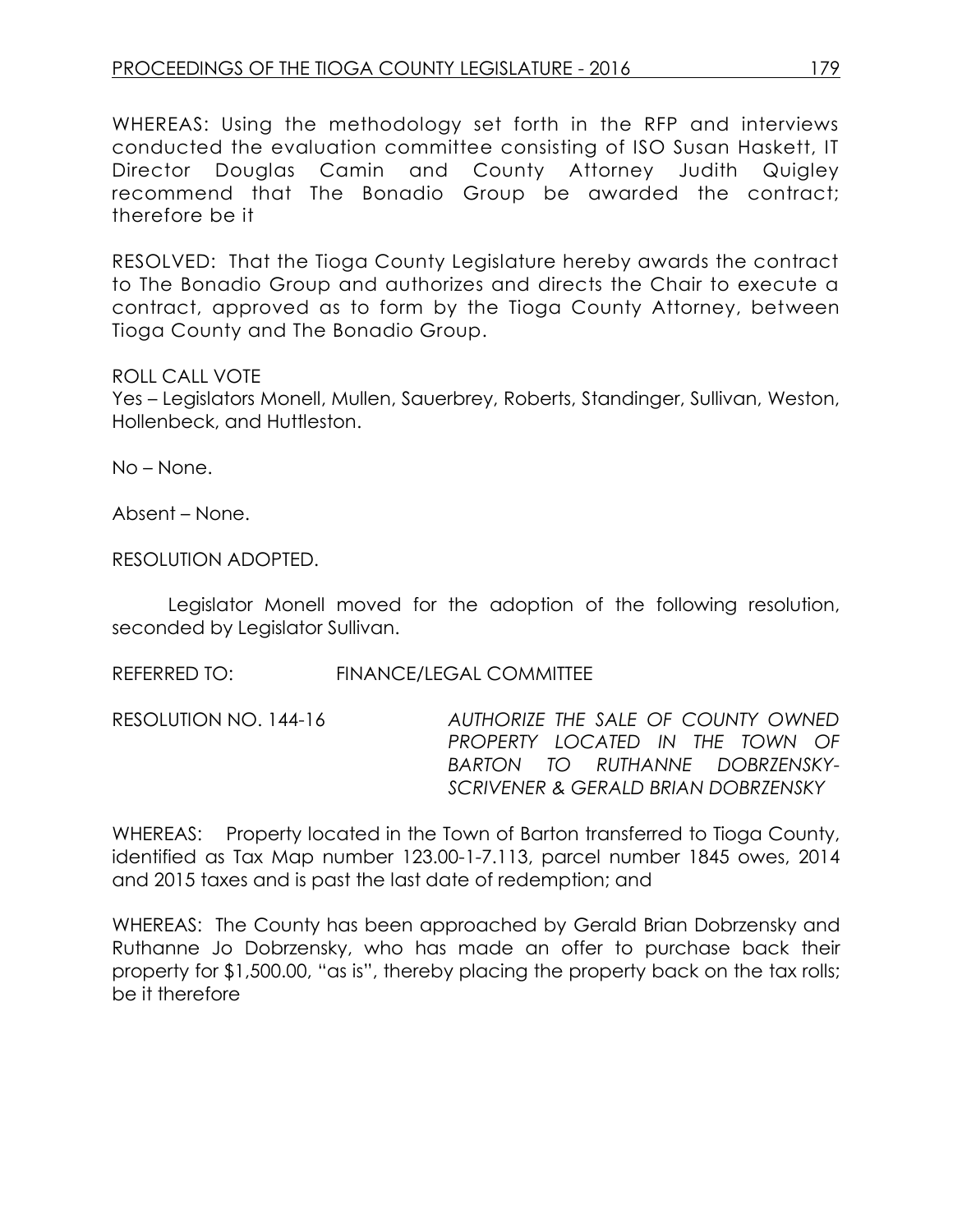RESOLVED: That the Chair of the Tioga County Legislature be and hereby is authorized to sign and record on receipt of \$1,500.00 and recording costs of \$185.00, a Quit Claim Deed conveying the property transferred to Tioga County, located in the, Town of Barton, identified on the Town of Barton Tax Map as number 123.00-1-7.113 parcel number 1845, to Gerald Brian Dobrzensky and Ruthanne Jo Dobrzensky or assigns.

### ROLL CALL VOTE

Yes – Legislators Monell, Mullen, Sauerbrey, Roberts, Standinger, Sullivan, Weston, Hollenbeck, and Huttleston.

No – None.

Absent – None.

RESOLUTION ADOPTED.

Legislator Monell moved for the adoption of the following resolution, seconded by Legislator Hollenbeck.

REFERRED TO: FINANCE/LEGAL COMMITTEE

RESOLUTION NO. 145-16 *AUTHORIZE THE SALE OF COUNTY OWNED PROPERTY LOCATED IN THE TOWN OF TIOGA TO CHARLES BROWNE*

WHEREAS: Property located in the Town of Tioga transferred to Tioga County, identified as Tax Map number 127.00-1-26, parcel number 662 owes 2014, 2015 and 2016 taxes and is past the last date of redemption; and

WHEREAS: The County has been approached by Charles Browne, who has made an offer to purchase back his property for \$2,100, "as is", thereby placing the property back on the tax rolls; be it therefore

RESOLVED: That the Chair of the Tioga County Legislature be and hereby is authorized to sign and record on receipt of \$2,100 and recording costs of \$310.00, a Quit Claim Deed conveying the property transferred to Tioga County, located in the, Town of Tioga, identified on the Town of Tioga Tax Map as number 127.00-1-26 parcel number 662, to Charles Browne or assigns.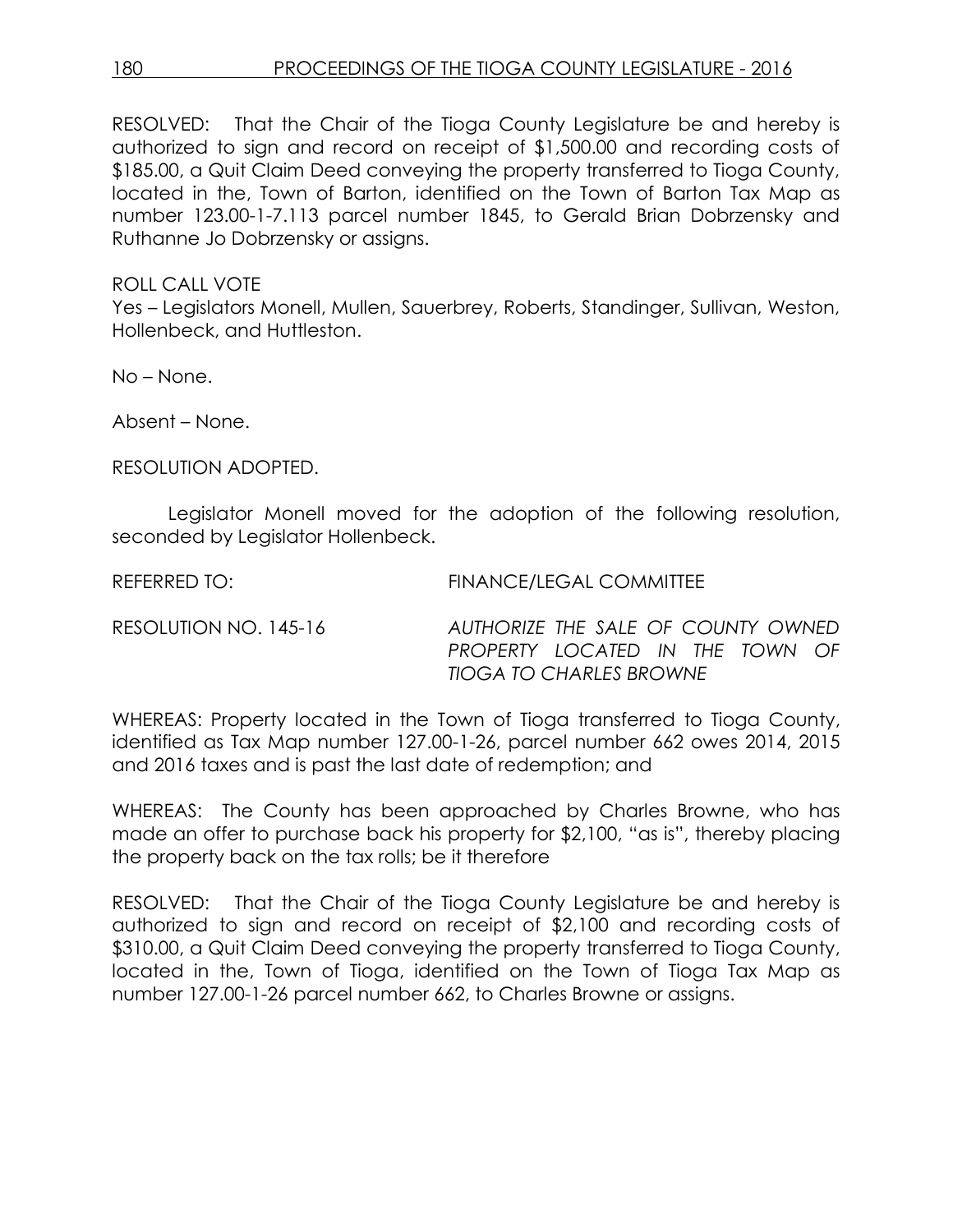Yes – Legislators Monell, Mullen, Sauerbrey, Roberts, Standinger, Sullivan, Weston, Hollenbeck, and Huttleston.

No – None.

Absent – None.

RESOLUTION ADOPTED.

Legislator Monell moved for the adoption of the following resolution, seconded by Legislator Hollenbeck.

REFERRED TO: FINANCE/LEGAL COMMITTEE RESOLUTION NO. 146-16 *AUTHORIZE THE SALE OF COUNTY OWNED PROPERTY LOCATED IN THE TOWN OF CANDOR TO STEVEN T MANNING*

WHEREAS: Property located in the Town of Candor transferred to Tioga County, identified as Tax Map number 27.03-1-75, parcel number 1250 owes 2014, 2015 and 2016 taxes and is past the last date of redemption; and

WHEREAS: The County has been approached by Steven T. Manning, who has made an offer to purchase back his property for \$14,000, "as is", thereby placing the property back on the tax rolls; be it therefore

RESOLVED: That the Chair of the Tioga County Legislature be and hereby is authorized to sign and record on receipt of \$14,000 and recording costs of \$185.00, a Quit Claim Deed conveying the property transferred to Tioga County, located in the, Town of Candor, identified on the Town of Candor Tax Map as number 27.03-1-75 parcel number 1250, to Steven T. Manning or assigns.

ROLL CALL VOTE Yes – Legislators Monell, Mullen, Sauerbrey, Roberts, Standinger, Sullivan, Weston, Hollenbeck, and Huttleston.

No – None.

Absent – None.

RESOLUTION ADOPTED.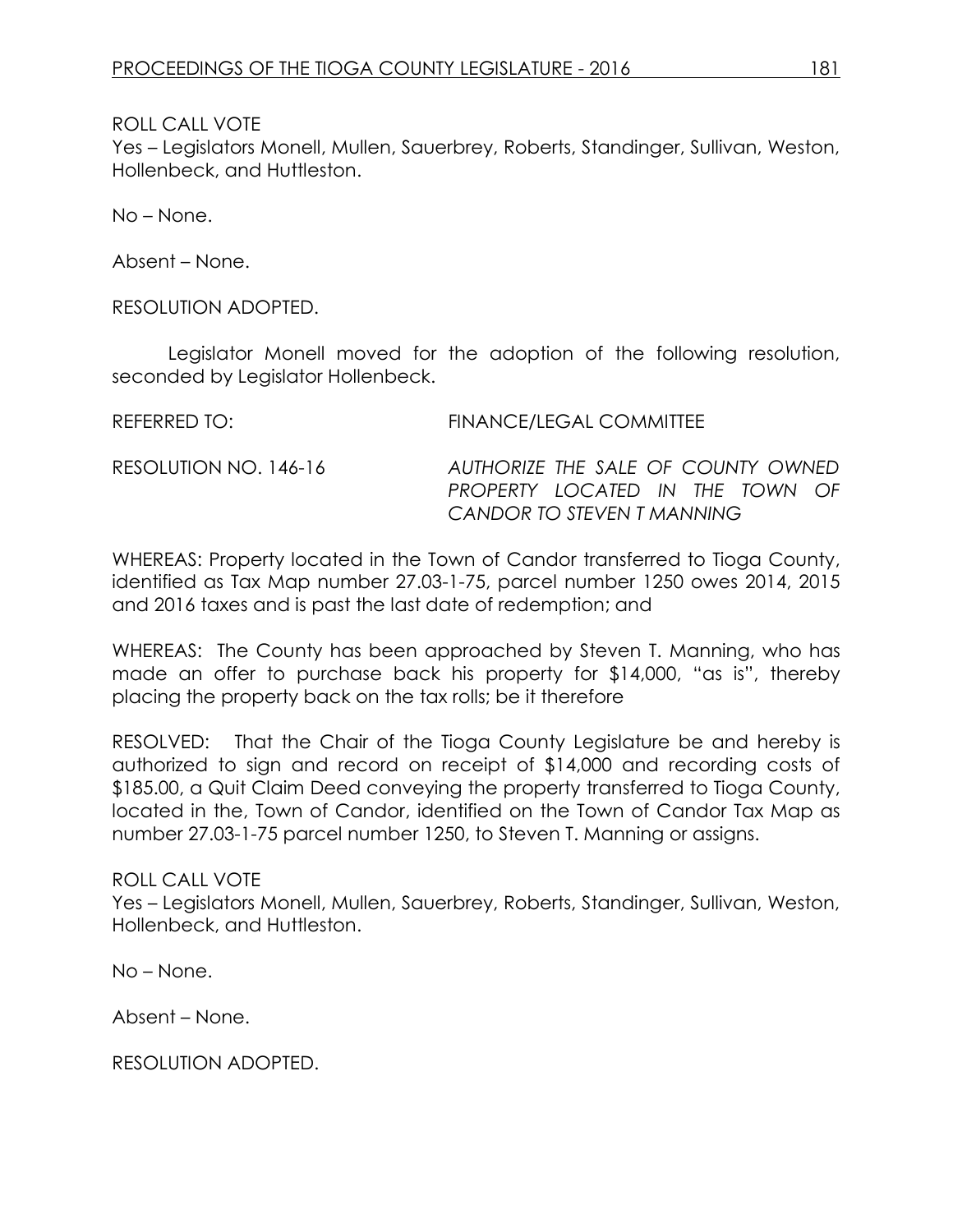Legislator Monell moved for the adoption of the following resolution, seconded by Legislator Hollenbeck.

REFERRED TO: FINANCE/LEGAL COMMITTEE

RESOLUTION NO. 147-16 *AUTHORIZE SALE OF COUNTY OWNED PROPERTIES ACQUIRED FOR DELINQUENT TAXES*

WHEREAS: Tioga County is the owner of numerous properties which it has acquired for delinquent taxes, which are surplus to the County needs; and

WHEREAS: It is the intent of the Tioga County Legislature to place the properties back on the tax rolls; be it therefore

RESOLVED: That the following properties be sold at public auction to be held in the Edward D. Hubbard Auditorium in the Ronald E. Dougherty County Office Building, 56 Main Street, Owego, New York on August 4, 2016 at 6:00 p.m. conducted by Manasse Auctioneers.

Town of Barton:

144.00-1-19.10, Henry W. Campbell 166.19-4-17, Timothy B. Pipher & Belinda M Pipher 166.18-2-2, Debra L. Rumsey 166.16-3-55, Charles T. Zimmer III 166.15-4-12, Robert M Schultz

Town of Berkshire 31.07-1-9, Raymond G. Ceurter&Barbara J. Ceurter 22.00-2-18.22, Richard C. Hulbert

Town of Candor: 73.00-1-34.60, Robert V. Fattibene 38.00-1-23, Robert J. Johnson 70.00-1-9, Robert E. Schumacher 61.09-2-31, Frank Sorrentino 37.00-1-16.10, Frank Sorrentino

Town of Newark Valley: 55.00-1-6.90, Anatoly Atamansky 42.00-1-46.20, David Clark & Julie Knapp Clark